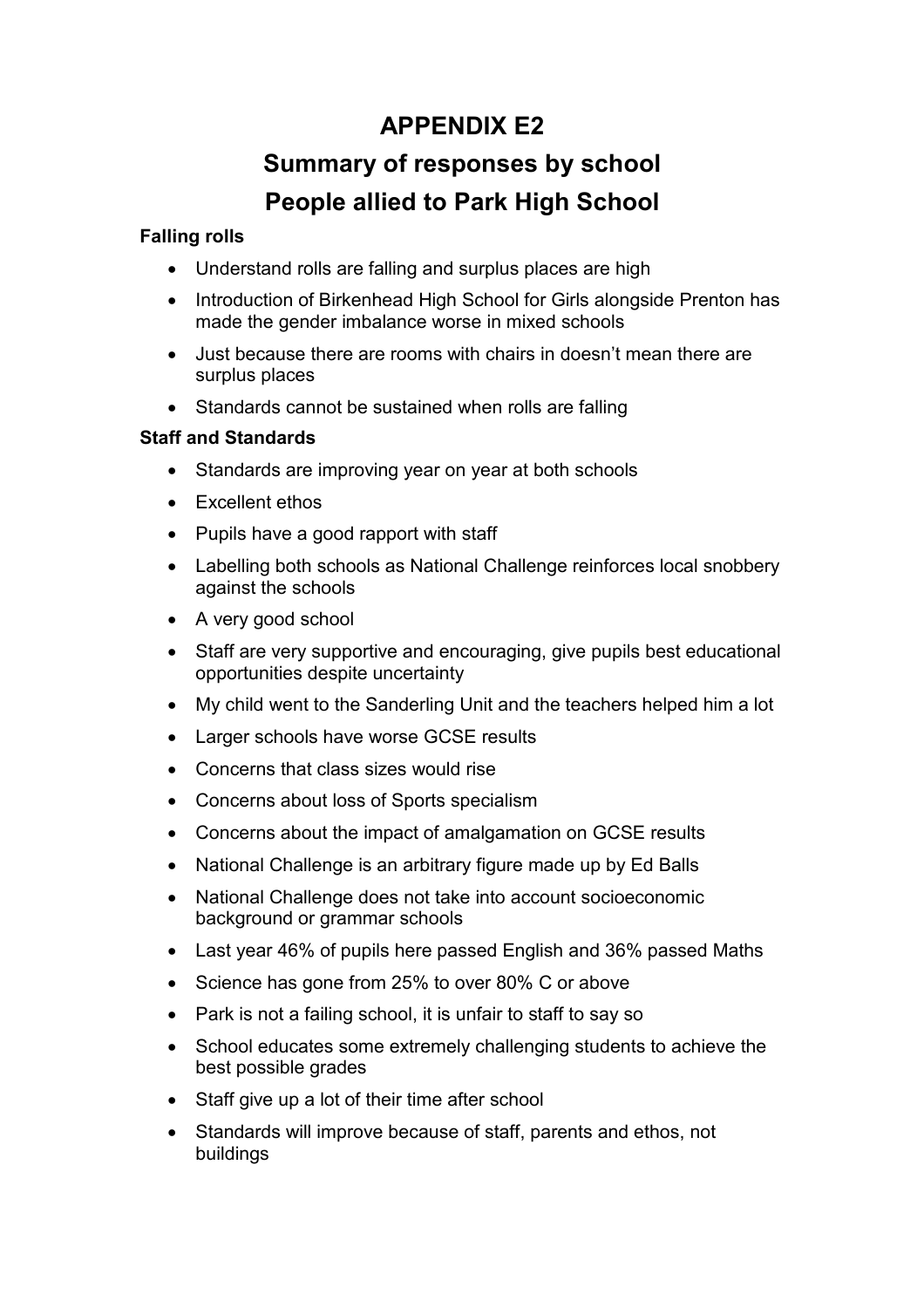- Inclusive school, takes anyone who wants to come
- Proud of Park
- Important that sporting links with the community are continued
- Concerns about compulsory redundancies

#### Pupils

- Children love coming to school here
- Concerns about disruption to childrens education
- I chose Park because of the Sports specialism, you are taking away my choice
- My school closed because of lack of numbers and it cocked up my education, you have to be very careful

#### Building and site

- Sports fields should not be sold or there will be no fit children
- What will happen to the community programme run from Park?
- When the other site closed there were 1100 pupils here and it felt crowded
- 700 to 800 pupils is a good number
- Have already had £10 million investment in the building
- Don't need material things to improve standards
- Prime location to serve the whole community
- Next to Birkenhead Park
- Good facilities thanks to PFI
- Schools are more than geographical physical sites

#### The Academy and Sponsors

- Could be a positive move for the children of both schools
- Not in favour of Academies, they're a political creation
- Sponsors will meddle with affairs of the classroom
- No connection between University of Chester and Park High School
- Only 50% of academies have been successful
- Forecasts for Ellesmere Port Academy are not evidence of success
- Concerned that Academy governing body will not represent local views
- Academy should keep elements of former schools best practice and good work including specialisms
- Can have confidence that the sponsor team will be successful
- Sponsors are enthusiastic and willing to make an even better school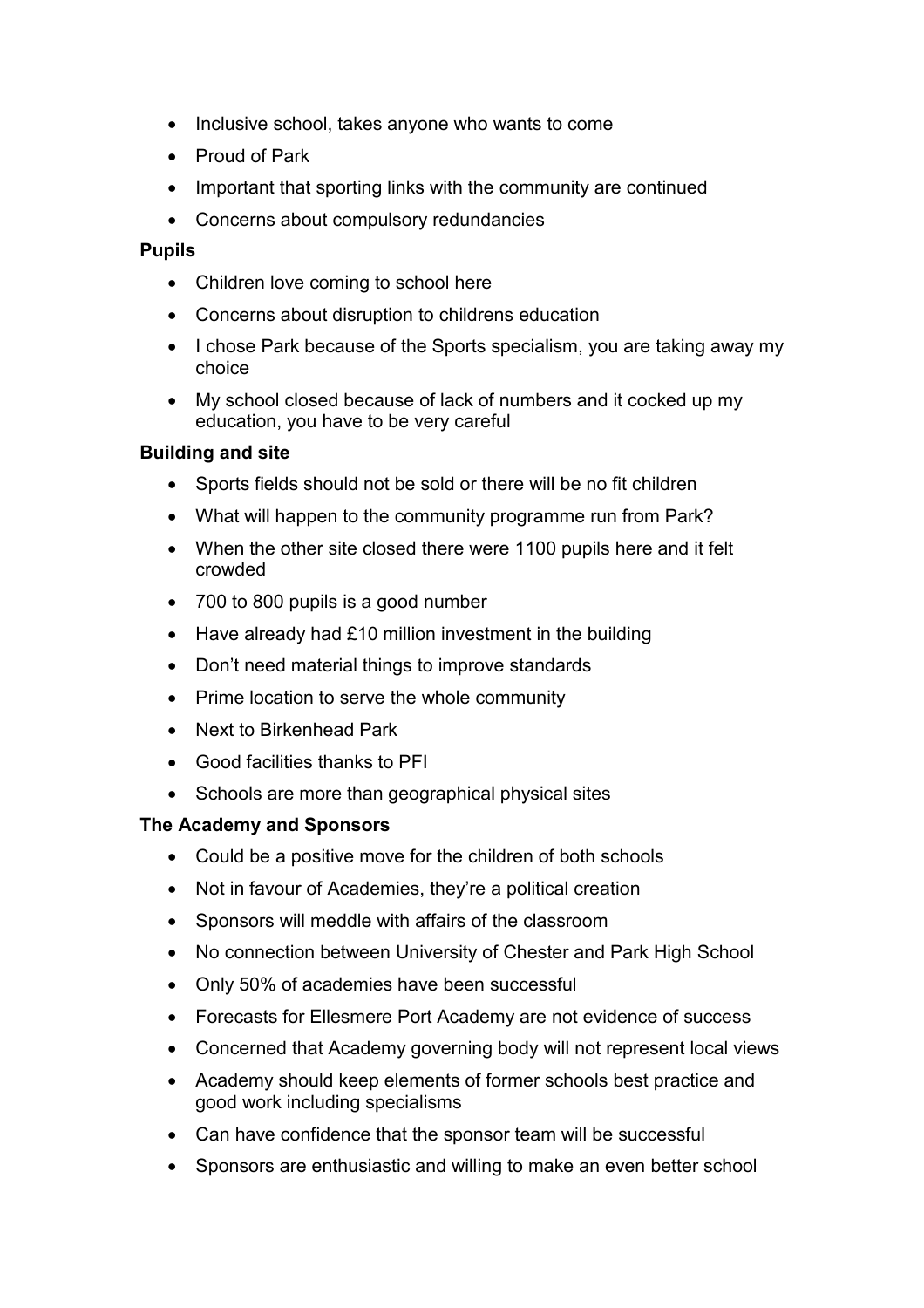# The Proposal

- The Sanderling Unit should move to Park High School
- Pupil maps show that the Academy should be in central Birkenhead
- Ridgeway is too close to the edge of the area and too close to Woodchurch High
- Understand that the Academy will not be Park High
- Once in a lifetime opportunity for change
- Failure to act puts all schools at risk of a crisis in numbers
- Would the Academy be a large school?
- School would have a lot more pupils for three years which will mess up my childs education
- Will be massive redundancies in three years as the number on roll falls
- Proposal is a lifeline to Rock Ferry at the expense of Park

#### Alternative options

- Should close Rock Ferry High and leave Park open
- Neither school should be closed

#### The Process

- Children should come first not money
- This is about the community, must set aside the interests of individual schools
- We should have known about this when we were choosing secondary school options
- Consultation presentation told us nothing
- Should know what the Academy would be like before you close the schools
- Staff don't know what's going on, there has been three proposals so far
- Birkenhead High School for Girls should have closed, it was a failing business
- No point opposing the proposals because the consultation is a sham

# Traffic and transport

• Rock Ferry pupils will not travel to Park, there are closer schools like Bebington, Prenton and Plessington

# Financial

- This is all about selling the land at Rock Ferry High to make money
- If schools need money the government should give them money
- Better to get a substantial investment than no investment

#### Other Comments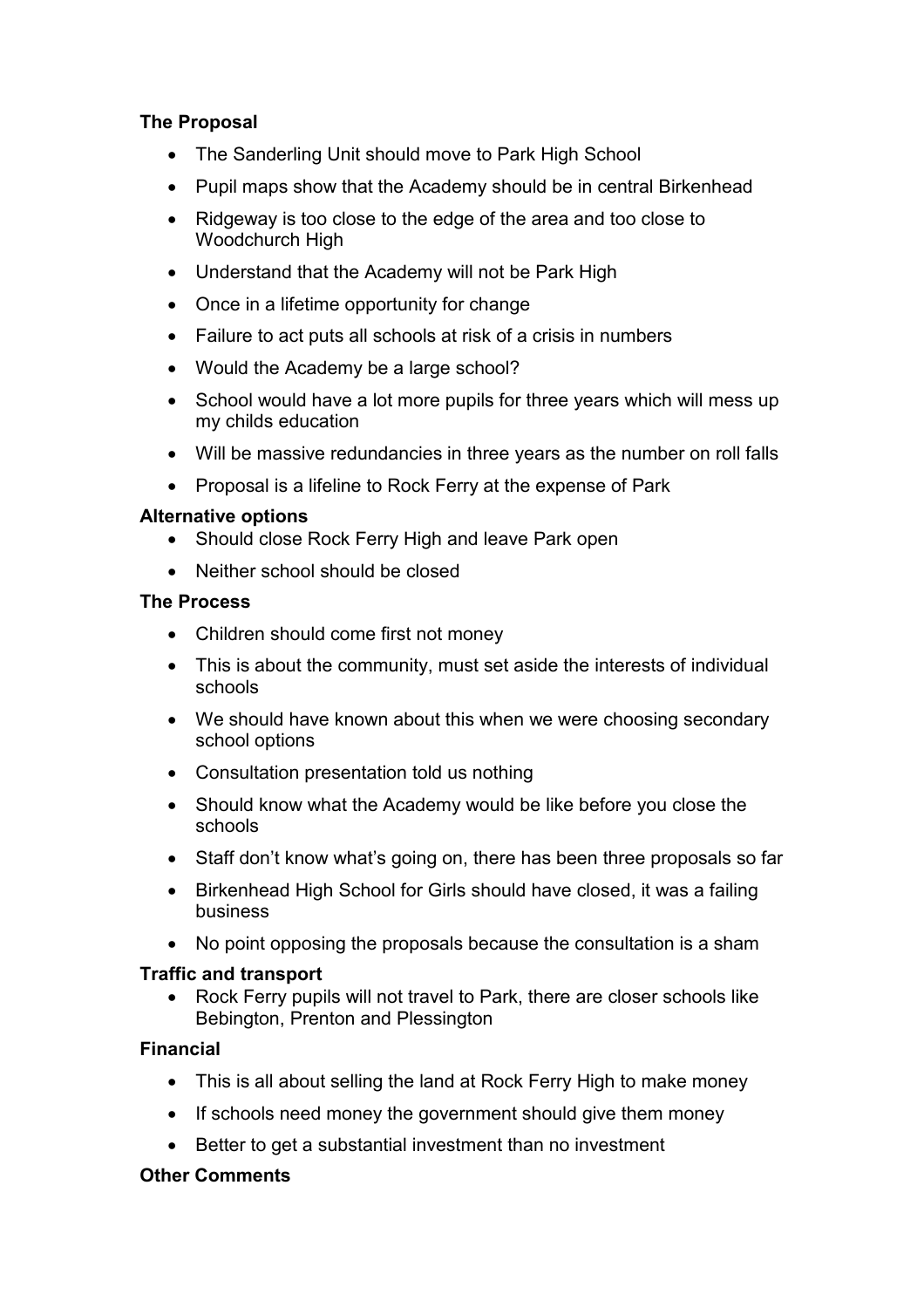- Heart of the community
- Generations have come to this school

# People allied to Rock Ferry High School

# Falling rolls

- New housing estates are being built which means more children
- You have already taken away The Dell Primary School
- Parents who would come here are put off by the closure consultation
- Pupils are haemorrhaging from Rock Ferry because they don't want to go to Park
- Understand the demographic issues and reasons why change is necessary
- Falling rolls mean schools have to close
- There is more competition for nursery places now
- Why is it acceptable for Birkenhead High School for Girls to have 100 pupils per year group and not for Park High and Rock Ferry High?
- Surplus space could be used for community purposes
- We lose a lot of kids to Bebington High School
- Numbers have fallen because Birkenhead schools do not have sixth forms
- If Rock Ferry was an Academy more kids would come here

# Staff and Standards

- Good links with the community
- After school dance and drama classes are well attended
- Standards are improving
- CVA is good
- Teachers are passionate
- Small schools are better because they have small classes
- Sanderling Unit is very successful
- Excellent school
- Media have reported that Rock Ferry is failing, this is not the case
- Concerns about loss of staff expertise at Sanderling Unit
- Concerns about loss of Performing Arts College specialism
- Concern about continuity of GCSE courses for existing pupils
- No other schools do GCSE Dance and Performing Arts
- Both schools have good Ofsted reports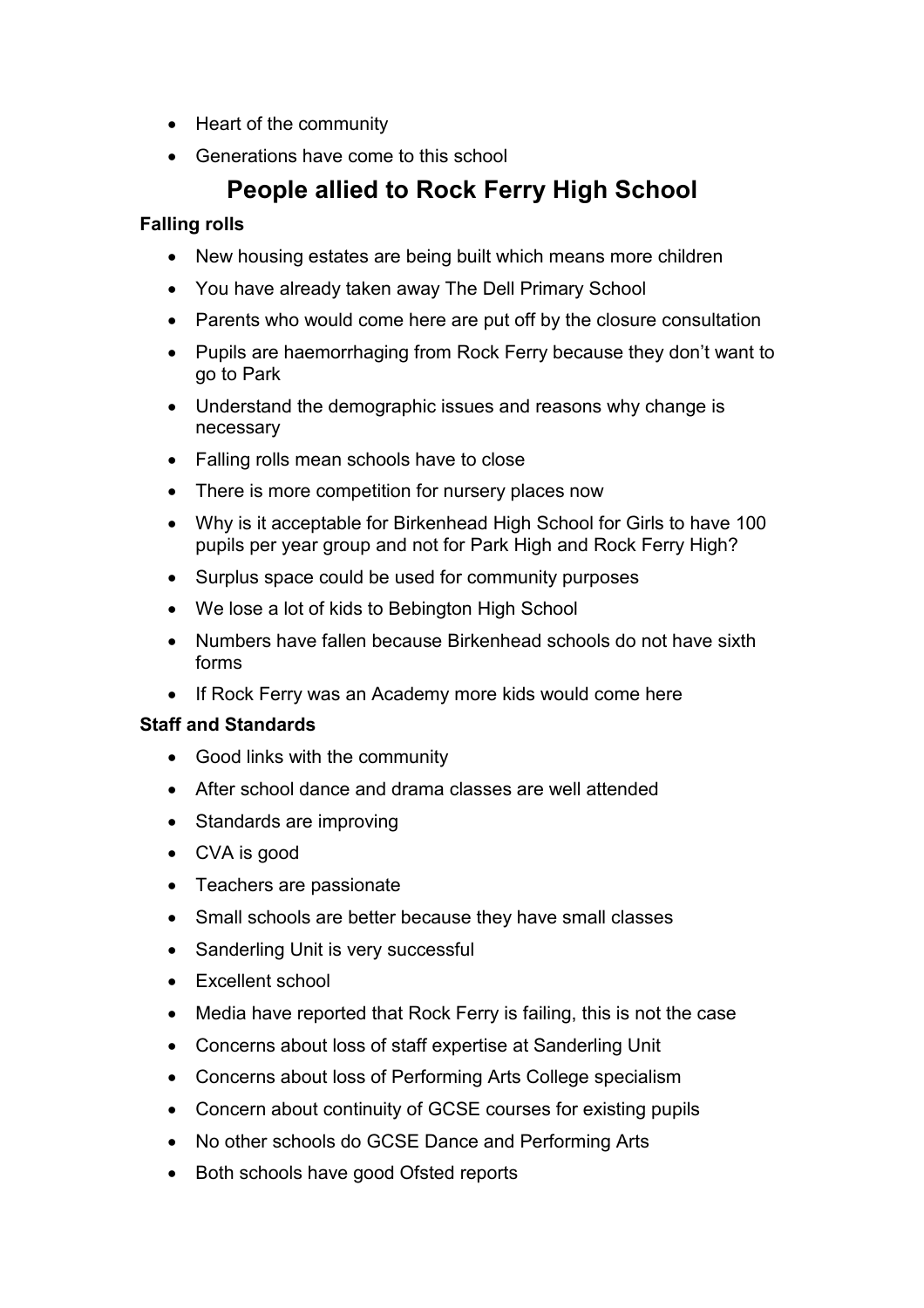- Grammar schools cream off the best pupils which means results are not as good as other similarly disadvantaged schools in the country
- Small schools have smaller teaching groups
- Council letter to parents hinted that Park were not as failing as Rock Ferry, which has planted a seed of worry in the community
- How are you going to merge two staff rooms?

#### Building and site

- Only green space in the area
- Wonderful art deco architecture
- At 24 acres, a larger site than Park, more flexible
- Easy access to bus and rail routes at Rock Ferry
- Both schools are on sites with room for development
- New is not necessarily best
- You could build an Academy at Rock Ferry without any disruption to children
- Rock Ferry is surrounded by houses and shops so there is always help available if it is needed
- Park site is too small, very cramped and unfit for purpose
- Park site has been chosen for purely financial reasons, you owe money
- The Park site will undermine the sponsors vision
- Park High may have been refurbished but you can't tell from its decorative state
- Park site is satisfactory but it's location is not suitable for Rock Ferry parents
- Park's architecture is antiquated and cannot expand outwards, what if it needs to be expanded in 20 years time?
- Building Schools for the Future is about new build not refurbishment
- Will Sanderling Unit have it's own building?
- Building work at Park site will be disruptive for years
- Academy should have adult education and lifelong learning facilities
- A lot of outside groups use Rock Ferry High School, what will happen to them
- Rock Ferry site could accommodate community facilities, Sure Start, health care, mental health care, social services etc
- Park site does not allow for future expansion
- Rock Ferry has had a lot of money spent on it and could be refurbished further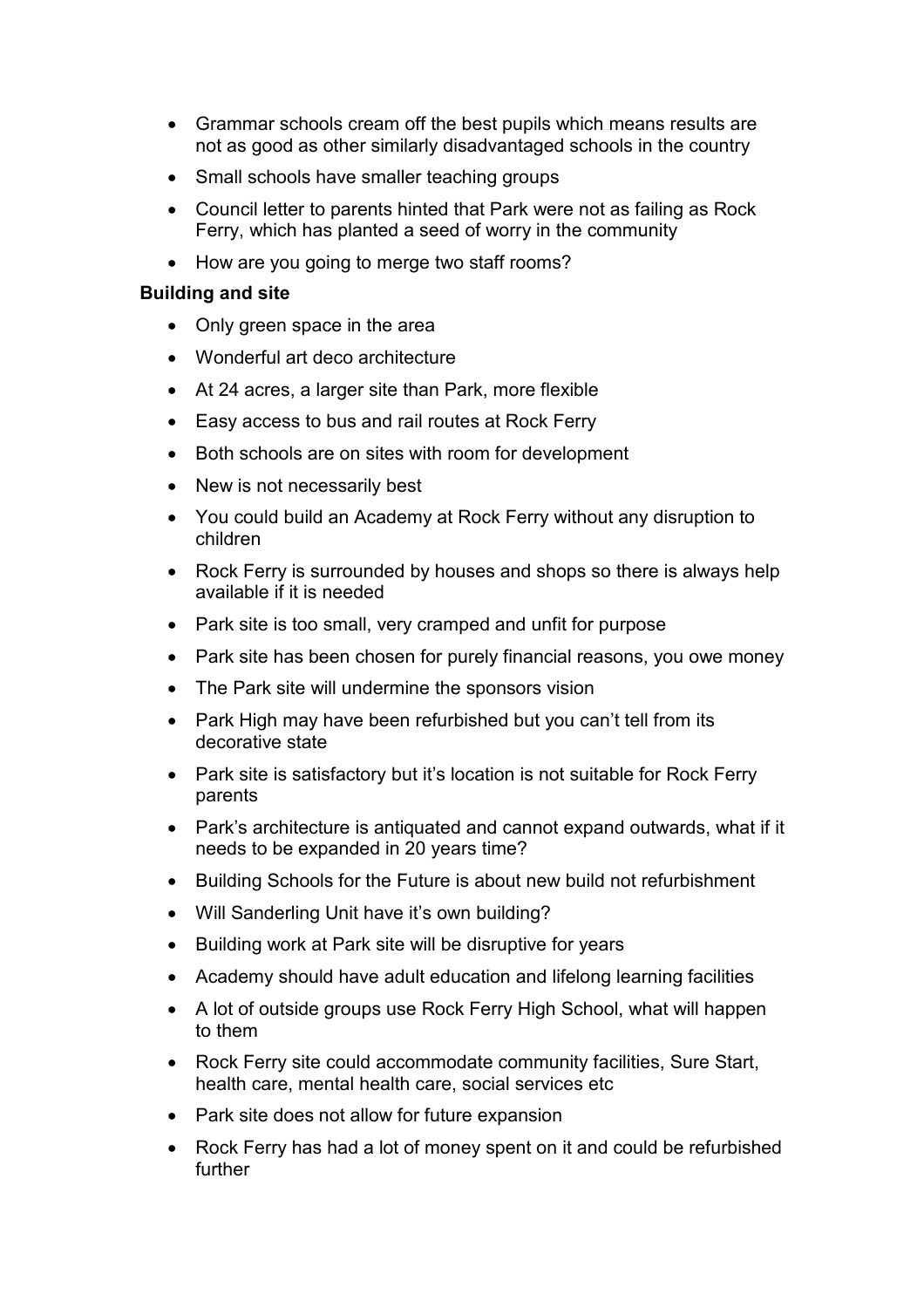• Ravenswood is an 1874 manor house, it will be stripped and demolished

### Pupils

- Pupils love coming to school
- Pupils would go to another school rather than the Academy and would miss out on the benefits
- Concerns about disruption to children in Key Stage 4
- Concerns about integration of Sanderling Unit pupils into mainstream classes and vulnerability of pupils
- Sanderling pupils are the most vulnerable and need great care planning their futures
- Change should not be at the expense of children's education
- More boys than girls in a class will disadvantage girl's education
- I chose this school because of the Performing Arts college status, you are taking away my choice
- If I had wanted Park High I would have sent my child there
- There would be more lateness and truancy if children had to travel further to school
- New build would raise children's self-esteem
- There's more overlap between Rock Ferry and Bebington than between Rock Ferry and Park High
- I moved school in my O level year and it was an absolute nightmare
- My child is settled here
- Children are well behaved coming out of school

#### The Academy and Sponsors

- Academy will be Park High with a new badge
- Academy will benefit the community
- Sponsorship team is tremendous, strong and impressive
- Happy with the University of Chester as lead sponsor
- Will breathe new life into the system
- Sponsors are suitable and have made a favourable impression
- The Academy will reach the ambitions and targets needed in education
- Links with HE and FE and Local Authority support are invaluable and will provide the best opportunities for pupils
- Staff at both schools are ready willing and able to play their parts
- There has been no consultation about the proposed specialism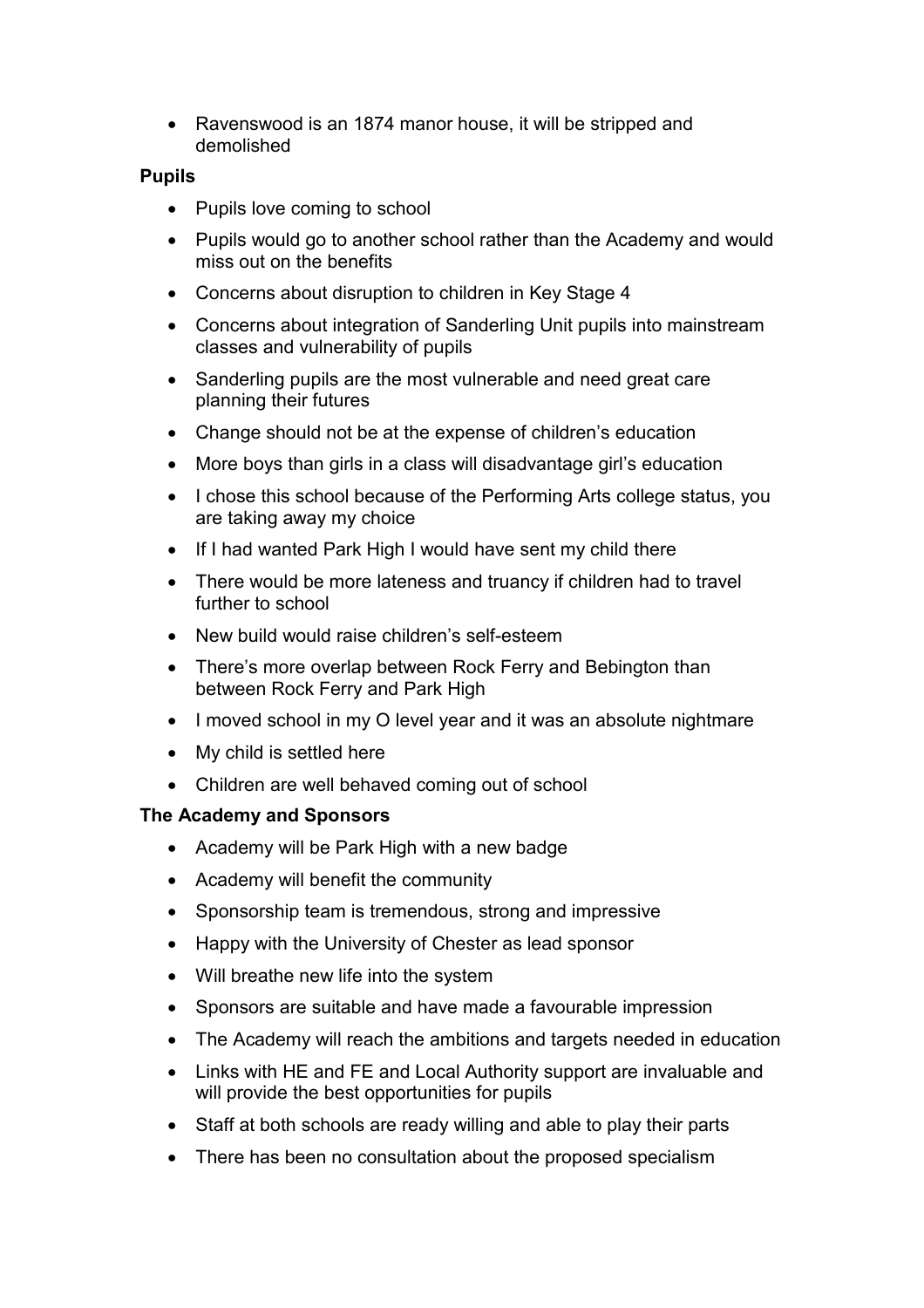- The Academy should have a sixth form
- The Academy should go from age 4 upwards

# The Proposal

- Why deprive a deprived area of it's school and disadvantage it further
- This is just the closure of Rock Ferry by another name
- Changing the sign at Park High will make no difference, it is an in name only change
- Standards at the Academy will stay low if it is at Park
- Taking away parental choice
- Don't waste money on new build when established schools can be transformed into ultra modern sites
- Should stop intake and let the existing children and staff stay on site until all the children have finished, then transfer staff
- A school 5 miles away will not feel like our school
- This is a silly idea, there will be trouble
- Proposal is a missed opportunity for transformational change
- This is hastily and poorly thought out
- Should not have to settle for the second best cheap compromise option
- Rock Ferry would have no secondary school for boys
- Politicians lack ambition, this is short sighted
- It will be "them and us"
- Academies that have failed have been in existing premises
- Sponsors would prefer to work on a fresh canvas, this will hinder their academic vision
- Either Rock Ferry closes and has nothing, or it joins with Park High to form a new Academy
- Are parents who don't want to travel to Park guaranteed a place at a different local school?
- Got to think about the next 50 years

#### Alternative options

- Make both schools smaller academies
- If the Academy was at Rock Ferry there would be no conflict as to whose school it is
- There is room at Rock Ferry to build an Academy
- Why can't it be built on a site closer to my house?
- This area deserves a state of the art new build as promised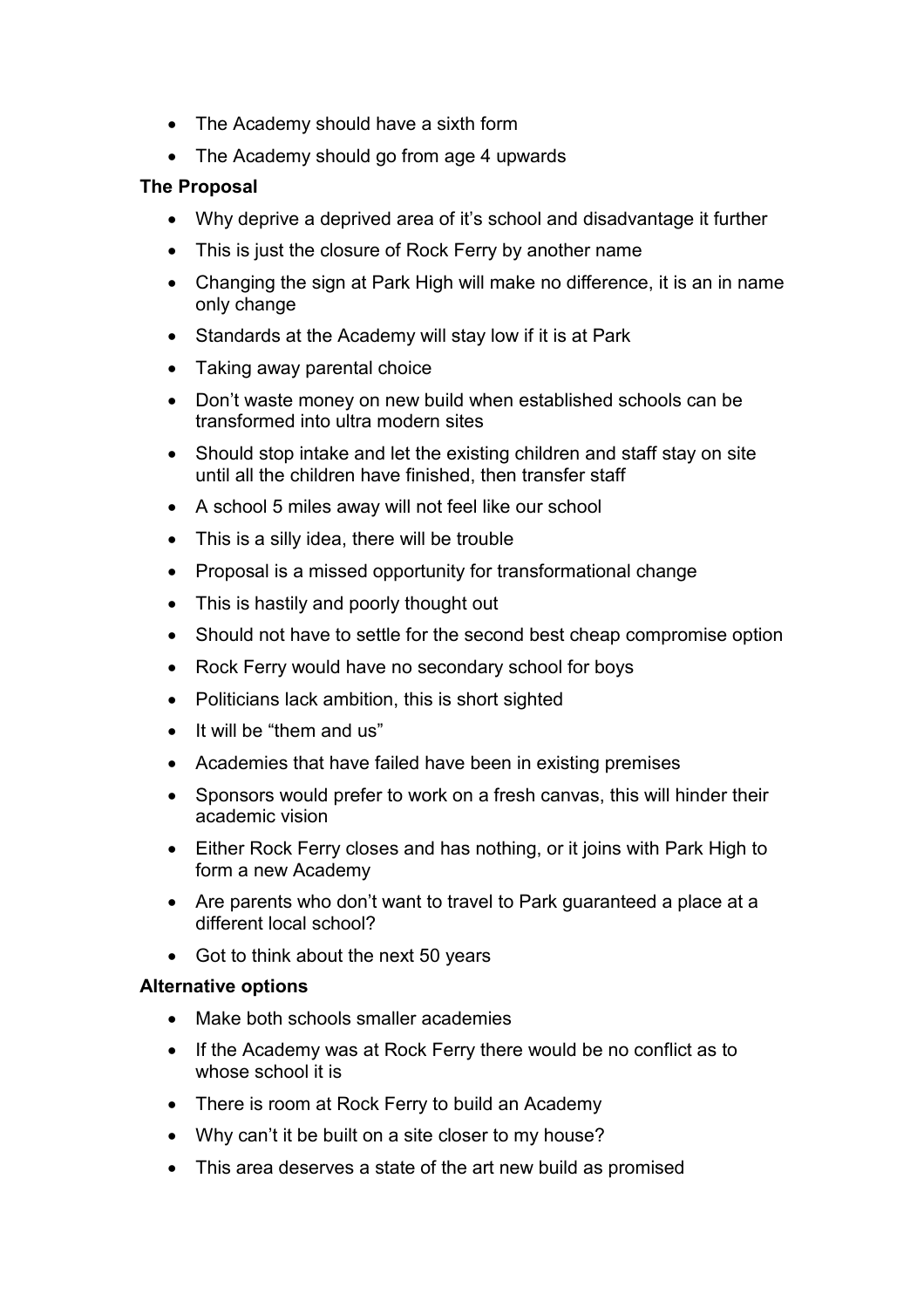- New purpose built "superschool" will provide vision, optimism and ambition
- Should find a neutral site equidistant between the two schools
- An extended search for appropriate venues is required
- All £30 million should be spent on a new school, not £10 million on a paint job
- Both schools should stay open as small schools
- Should stick to the original "three into two" plan
- Should move Prenton High to Rock Ferry and establish a Mixed Academy at Prenton High site
- Why can't it be built on the Shaftesbury site?
- You should ask Shaftesbury again now that David Hughes has withdrawn
- A small number of residents and a youth club should not compromise educational opportunities for generations to come
- Should move Acre Lane to the Park High site
- Shaftesbury site was never a deliverable option
- What other sites were looked at?
- Find the land, make it happen
- Take over the whole of the Priory commercial site which is near to transport hubs

#### Traffic and transport

- Pupils from Park High would not come here
- Concerns about distance to Park site
- Concerned about safety of children travelling home after dark
- Park Road North is dark and has trees, children could be attacked on the way home
- Most people in this area do not drive
- It is unfair to expect children to travel out of the area to Park High site or Bebington High
- Parents cannot afford travel costs
- Will there be free transport to the Academy?
- We chose Rock Ferry High because it is within walking distance
- No pupil is in walking distance of Park site
- This is against the Council's green policies as pupils will not be able to walk to school
- Park is on the other side of the Wirral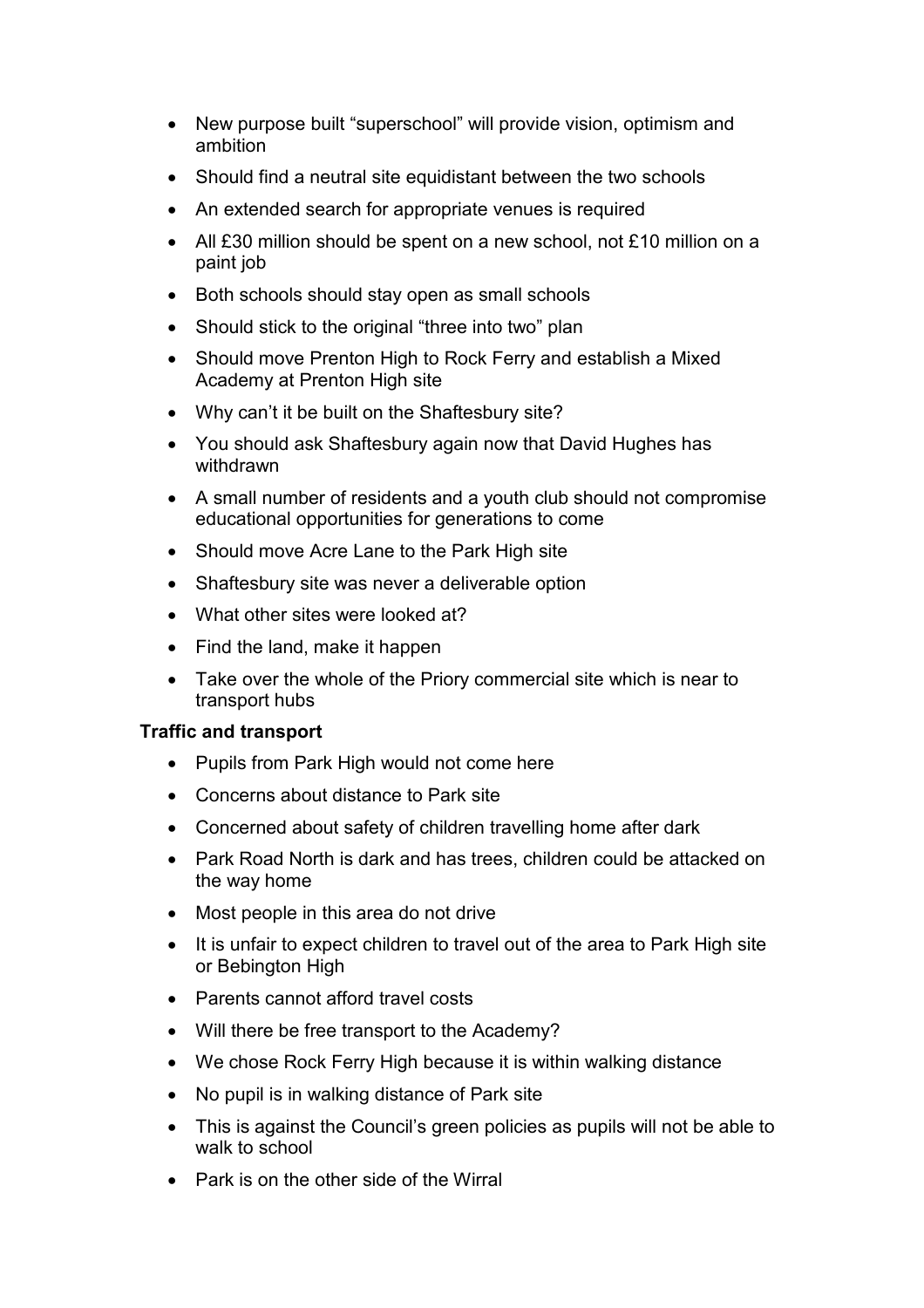- Pupils and parents will not be able to attend after school activities unless they have their own transport
- Bussing children to Park site is possible
- Truancy will go up if children have to travel in the dark and rain
- Why is it difficult for the children from the north end of Birkenhead to travel south, but not difficult for the children from the south of Birkenhead to travel north

#### Financial

- Why is money being spent on Birkenhead High School for Girls? Wouldn't it be better spent here?
- This is all about making profit from selling Rock Ferry's land
- Will pupils have to have a new uniform?
- Investment in this area is long overdue
- Understand that schools are not financially viable with falling rolls
- Funding has already been allocated for Park High, but not for Rock Ferry, you have already made your decision

#### The Process

- You should put children and community first
- Parents should have been consulted earlier
- There were a lot more people at the Rock Ferry meeting than at the Park meeting and most of those were staff
- This is all about saving money
- This is not a child focussed decision
- Have other secondary school heads, staff and parents been consulted?
- Will everyone's views be made public?
- Have parents at the five local primary schools been consulted?
- How has the local community been consulted, as many people do not get free papers?
- A poster in the library does not constitute consultation
- Consultation should have been better and wider
- As a local resident I didn't know about the original proposal
- Why are consultation meetings not open to the public?
- You should not rush this through just for political expediency
- Needs more consultation with residents associations
- Council's letters to parents were biased towards Park
- You have already made your decision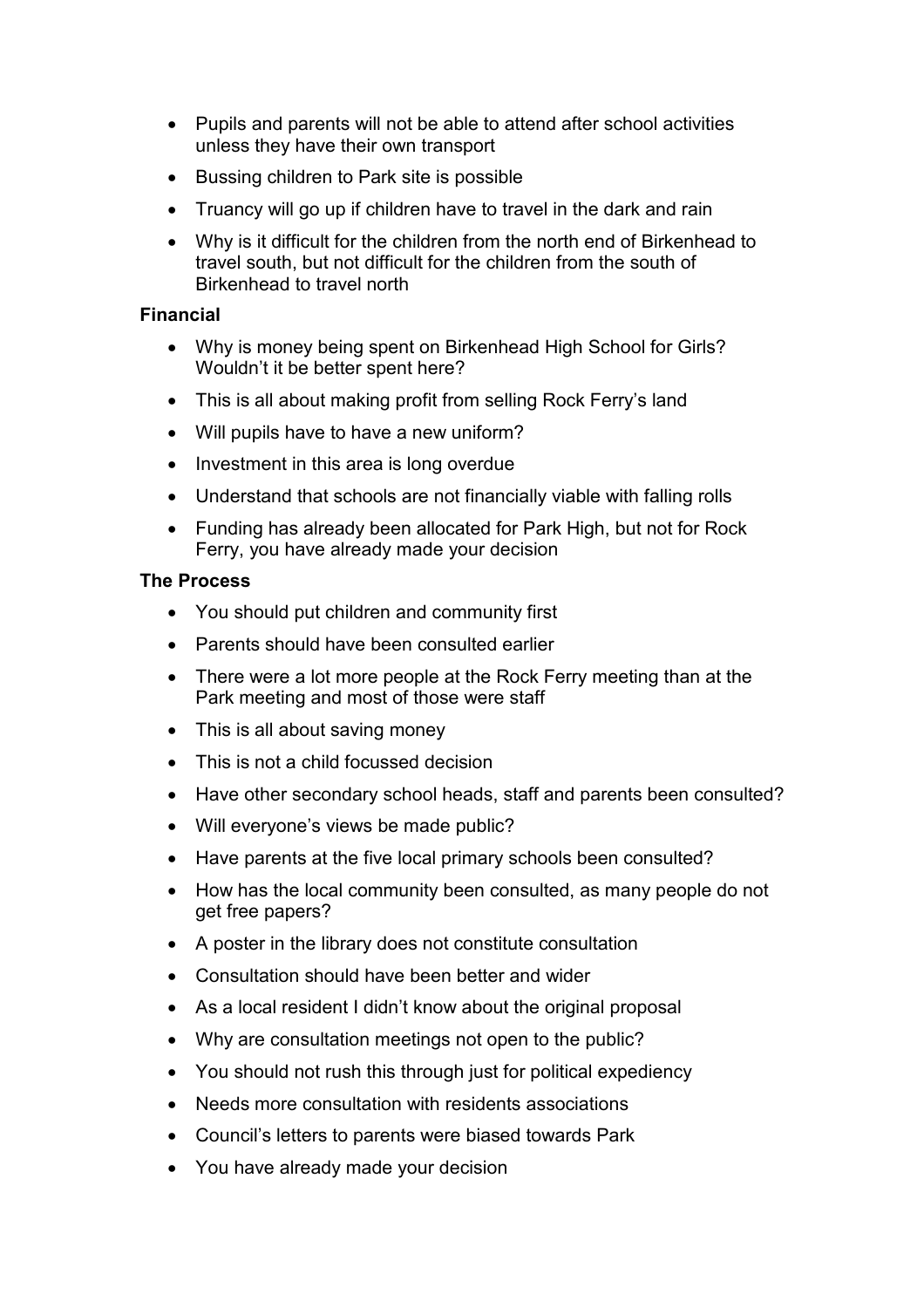• There are two girls schools at the cost of a mixed school closing

# Other comments

- Generations have gone to this school
- Open for 80 years
- Rock Ferry has lost Byrne Avenue, what will be left if the school closes
- Both schools are old and well established
- Life expectancy is 10 years below other parts of Wirral
- Pupils are entitled to a local school

# Other people

# Falling rolls

- Pupils are transferring out of Rock Ferry because they don't want to go to Park
- New housing estates are being built which means more children
- How many children are on roll at both schools now?
- In London schools have closed, only to build new ones
- Why aren't smaller schools viable?
- Is the roll going to rise again?
- Would a lottery system help the falling roll situation?
- Understand the need to reduce schools because of the falling birth rate

# Staff and Standards

- Sanderling Unit is very successful
- Rock Ferry has made progress over the years, confirmed by Ofsted
- Rock Ferry has its fair share of SEN pupils who are well served
- Need a good ratio of staff to pupils
- Small is beautiful
- Both schools are hugely successful, combining them will create a world class education
- What will happen to the Sanderling Unit?
- Learning and teaching is not just about exam results
- Qualifications guarantee nothing
- Concerns about loss of specialisms
- What would the class sizes be in the Academy?
- Concerns about breaking up good staff teams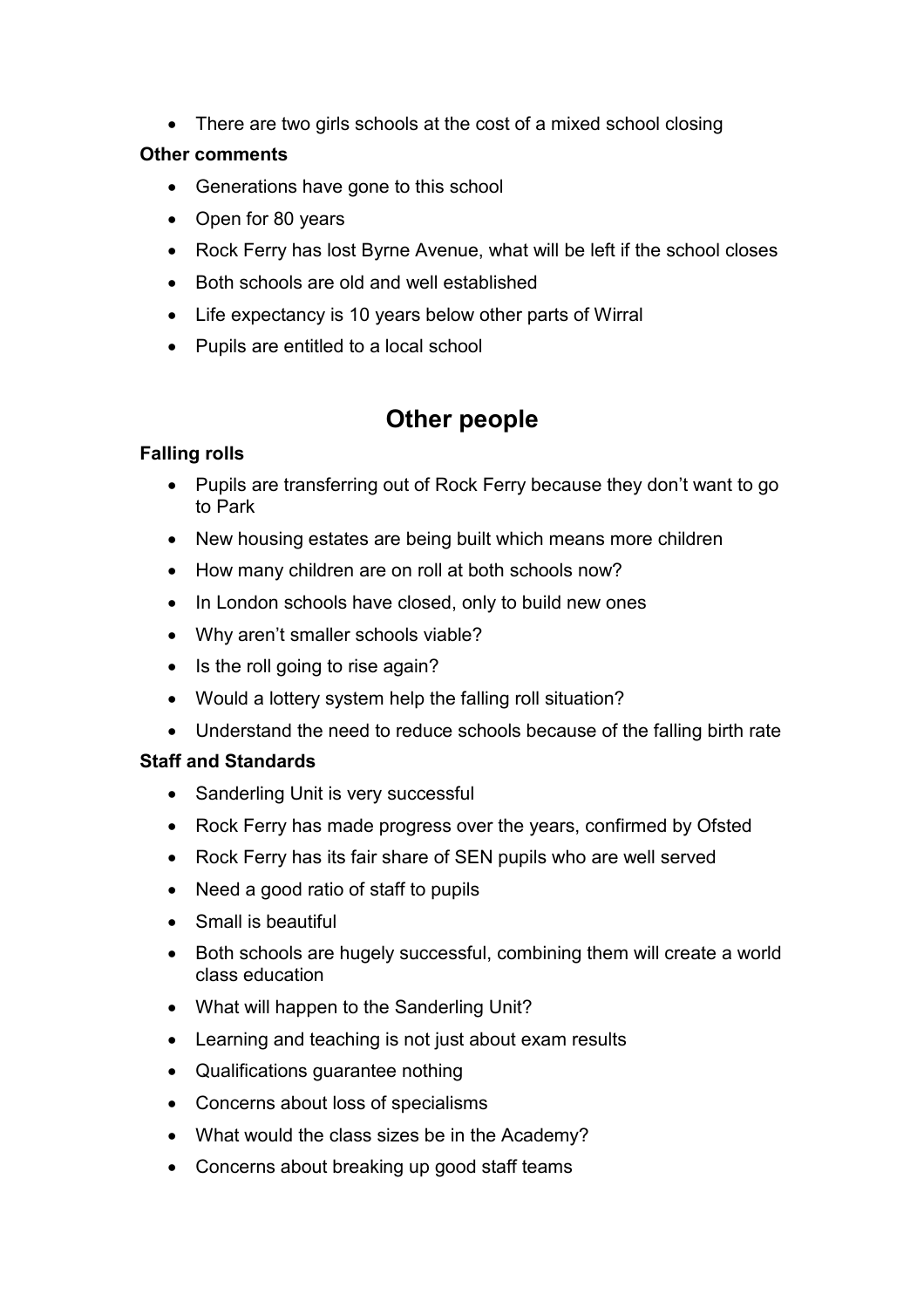- More boys than girls which has an effect on standards
- All schools have to raise their game to compete in the world economy

# Building and site

- Park site is restricted with no room for expansion
- There is more potential at the Rock Ferry site
- Park High is spread across two sites
- Rock Ferry site can accommodate all the pupils from both schools in September 2010
- Both schools are underutilised, in industry you would close one site not both
- Are the main building at Rock Ferry and Ravenswood listed?
- What would happen to memorials and trees at the Rock Ferry site?
- Rock Ferry is a lung for the area with extensive grounds and playing fields
- Money spent refurbishing Rock Ferry would be wasted
- Who do Rock Ferry's land and buildings belong to?
- Are there any tree preservation orders?
- Both buildings are old
- Has the Council had any government advice about the condition and suitability of Park High as an Academy?

#### Pupils

- Sanderling unit pupils hate change and would not survive in a mainstream school setting
- Pupils would be anonymous in a large Academy

#### The Academy and Sponsors

- Academy is the way forward
- Support the sponsors
- Need to keep pace with educational advancement
- Academy should have dynamic leadership, be child focussed and inspirational and aspirational in ethos
- Children will benefit immensely from an academy
- Does the specialism mean our children are just being made ready for the service industry?
- The specialism assumes there is no culture in the area
- There is no business sponsor, isn't this essential for their financial contribution?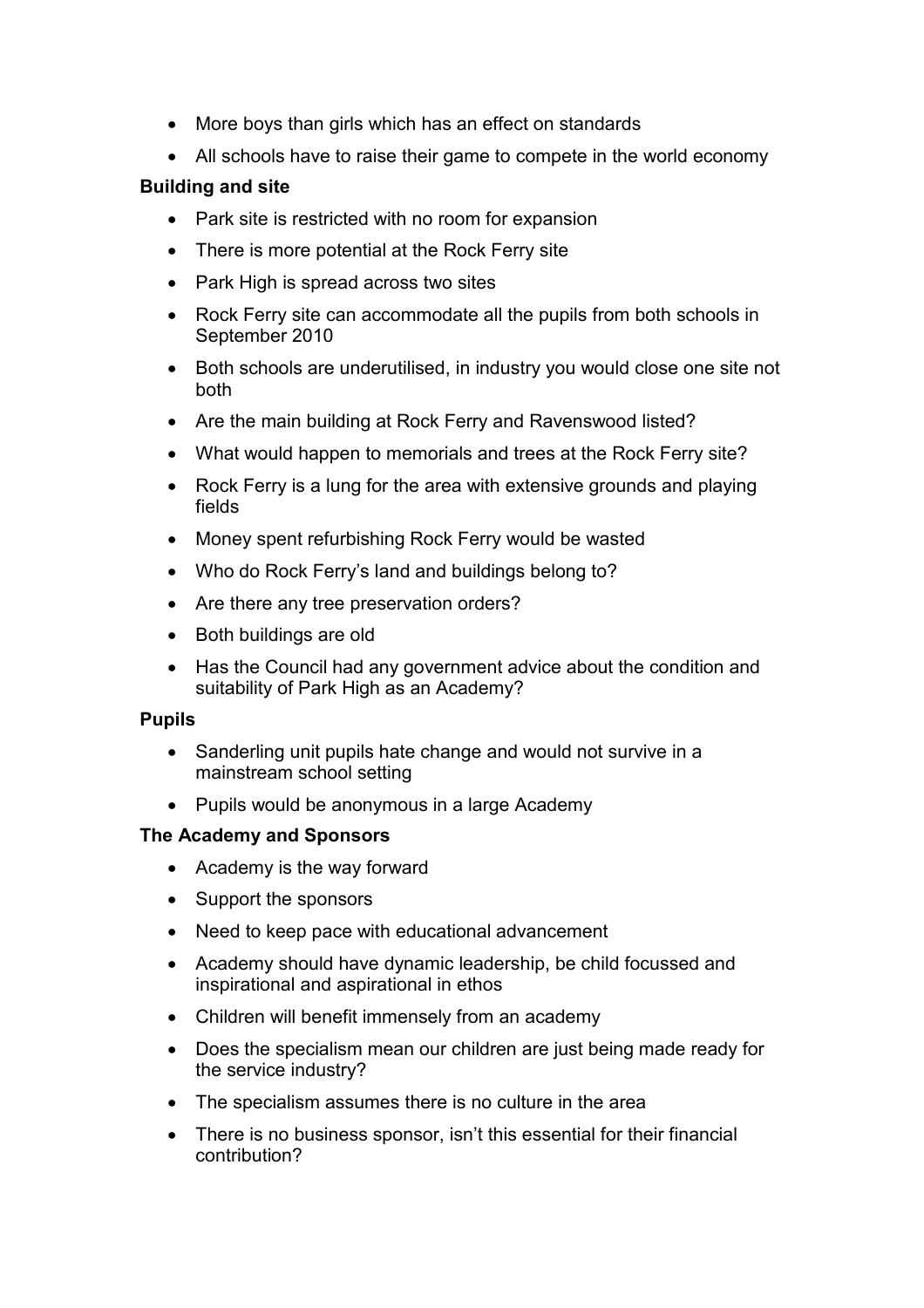- How will sponsors pay for the new school if they have budget cuts?
- Suggest Birkenhead Institute Academy as the name

# The Proposal

- Must look to the future
- Anything other than a new school is an insult to the children and tax payers of Wirral
- Short changing and fobbing off the children of Birkenhead by being educated in a less than adequate building just because of PFI
- What will happen to community facilities?
- Will the Academy merge with Birkenhead High School Academy as they are so close together?
- Most people seem to be in favour of the Academy by not the move away from Rock Ferry
- The combined roll is much higher than the 750 Academy number, what will happen to the additional pupils
- If Park High closes, does the land revert to park land?
- What happens when TUPE finishes?
- Will staff be paid below national rates, if so will only mediocre staff be attracted
- Different rates of pay for the same job is not conducive to good team working
- Concerns about damage done in running a school down in transition period
- Closing Rock Ferry High school is an act of pure vandalism
- We want good schools for boys in the area
- Must not make a decision that puts pressure on Ridgeway

# Alternative options

- Should be a new building not make do and mend
- Should find a neutral site equidistant between the two schools
- If there are no other sites, should build the Academy at Rock Ferry
- All £30 million should be spent on a new state of the art school
- School should be centrally located
- Should keep Rock Ferry open
- Could Park be closed if it's in a PFI contract to 2031?
- Park site could be used by Wirral Metropolitan College which has increasing student numbers given the recession
- •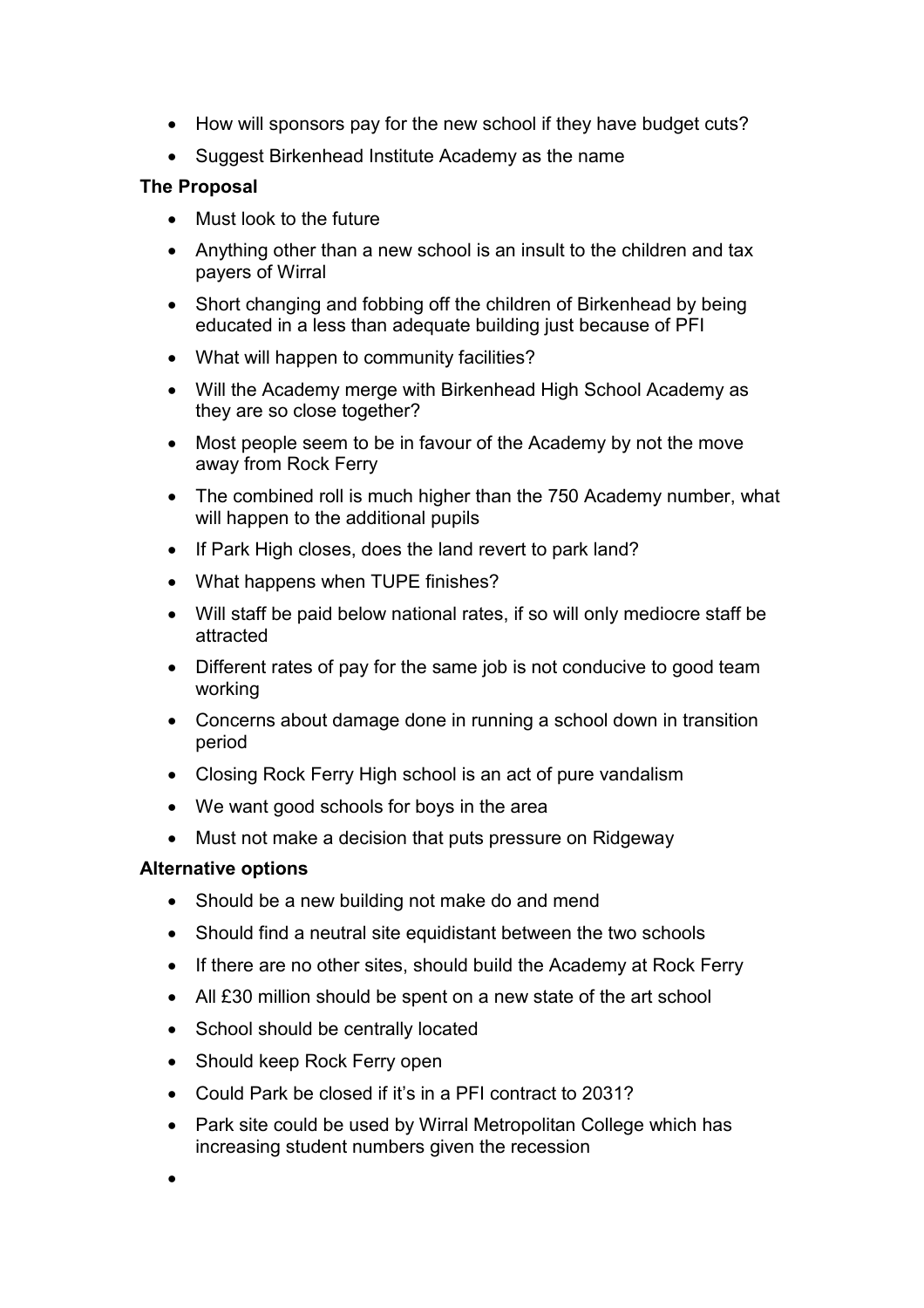# Traffic and transport

- Pupils would not travel miles to a new school
- Truancy would go up
- Carbon footprint would go up
- People want local schools where they live
- How will children get to Park site?
- Increased travel distance to Park, particularly dark in winter months
- Would the Council pay for buses and for how long?
- Lines of communication will be stretched
- Where do pupils live now?
- Concerns about distance to Park site

# Financial

- This is a finance led agenda
- Understand Council needs to make cuts but should look at the long term
- Rock Ferry High School is a prime piece of land for residential development
- Cost of new uniforms
- Has the Council considered the cost of redundancies and early retirements?
- Has the government withdrawn the £30 million for the new Academy?
- Are property developers involved?

# The Process

- You should put children and community first
- Academy consultation meeting was not what I expected, only had 15 minutes to respond in small groups
- Why was Ridgeway dropped from the original proposal?
- Can the consultation be extended past  $7<sup>th</sup>$  April?
- Can school governors prevent schools from closing?
- How would a change of government affect the proposals?
- You've already made a decision behind closed doors
- Consultation is a sham

# Other comments

- Generations have gone to this school
- Would regret seeing the school's name disappear